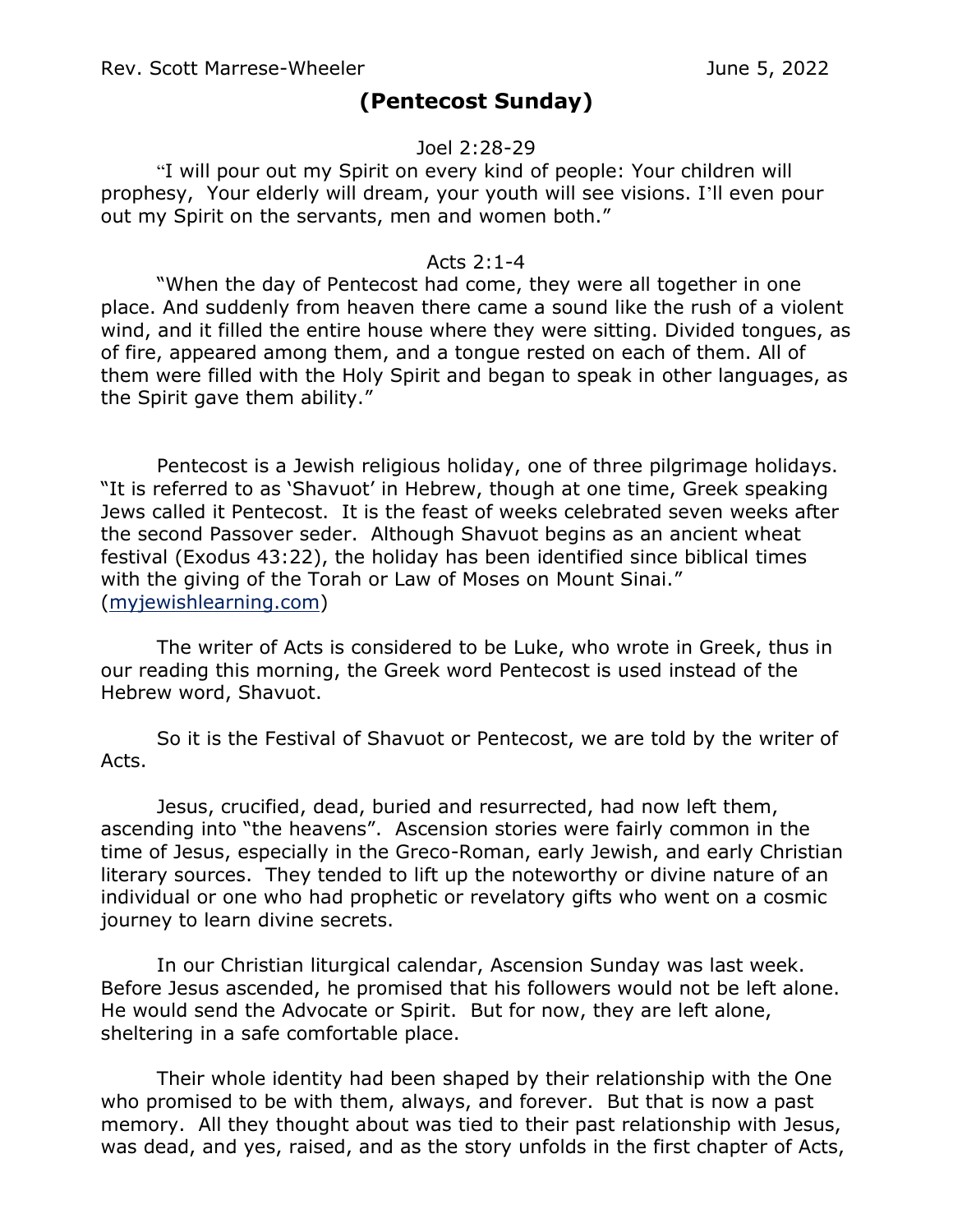has ascended into the heavens. Now what? Where do the go from here? They want to cling to the past, to what once was, and can see no way into the future.

Suddenly, the Spirit of God blows through their safe space, startling them, surprising them, and filling them with - terror? Yes, but so much more, with a new day, a new dream, a new vision of living together in God's global community!

As the Prophet Joel says: **"I will pour out my Spirit on every kind of people: Your children will prophesy, Your elderly will dream, your youth will see visions. I'll even pour out my Spirit on the servants, men and women both."**

The story of Pentecost moves the disciples out of the past, into a new, unknown future.

The Spirit drives them out into the neighborhoods, among the diverse population, even those foreign to them, who speak various languages!

There, in the streets, among the people, they begin to witness, speaking a new language, offering up a new vision. A vision of God's new way of living as a community of people from different places and cultures, speaking different languages, and different faith traditions, learning to be as one!

For us, Pentecost has become the story of the birth of the "Church". This birth takes place, not in a place defined by walls, but outside in the streets, in the community among the all the people of the world.

Today, we in the "Church," tend to celebrate Pentecost Sunday inside the safety of our sanctuaries.

Many churches decorate sanctuaries with the liturgical color red. Banners, with the symbols of Spirit (Doves, Fire, Wind, Water) hang from our walls. Bouquets of red balloons replace flowers. Worshippers add to the colorfest by wearing red clothing. Afterwards, many congregations celebrate with a birthday cake! We have done that in the past.

But this pandemic has brought changes, while some churches are returning to the way things used to be in worship and celebrated on liturgical holidays others have seen this as new Pentecost moment, embracing the Spirit's leading out of the past and into a new future.

Like those first followers of Jesus, the pandemic forced us out of the safety and comfort of our sanctuaries and the way we had grown accustomed to doing things, moving us out into the larger world, where we have been forced to discover, new, creative, and meaningful ways to be the Church?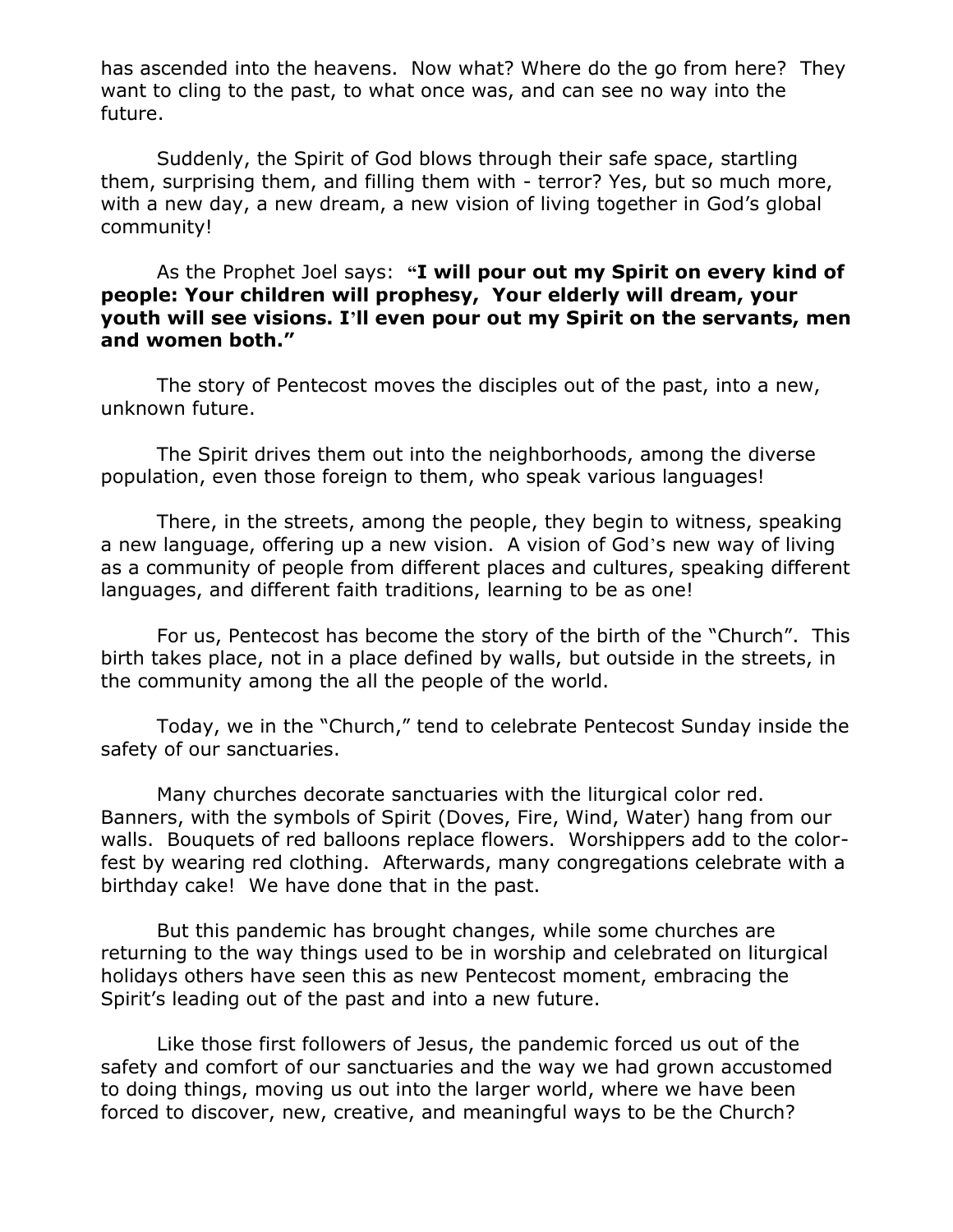Perhaps the Spirit has, through this Pandemic time, helped us reshape our identity, giving us a new understanding of what it means to be the people of God?

While our church buildings have long identified who we are, and have provided space for many important ministries, the maintenance and upkeep, have drained much of our resources.

This Pandemic time, Pandemic Pentecost, is pushing us to examine what the future of the Church and church buildings might be with the use of livestreaming, Zoom meetings, and other technology. Some are beginning to ask, as some businesses have, do we need a building, and if so, do we really need all this space and overhead costs?

Staci's congregation, Lakeview Moravian, and the people of Zion Lutheran, with their pastor, Pat Siegler, prayerfully considered this, and decided to combine their congregations into one new ministry under one roof, taking on a new name. Lake Edge UCC and Christ the Solid Rock, a historic black congregation come together under one roof. New faith communities are being formed online. Some are selling their buildings to developers, renting back space to worship and provide ministry.

The story of that Pentecost is a reminder to us that God's Spirit is always leading us into new ways of being in ministry as faith communities, calling us out of how we have done things in the past.

God is always doing a new thing. The Spirit blows where it will, driving believers from behind the locked doors of their fears and status quo, out into the world, to be creative, innovative, imagining the church out in the world beyond walls in new ways.

That is, for me, the real story of Pentecost, which is being lived out even now, among the Churches and people. Not in our sanctuaries that we have loved, but out in the world, where God is to be found anew.

A mighty wind is still blowing, calling us to leave the safety and comfort of our known lives and venture out into the streets and into the world to proclaim this, God's good news, in every language, by speaking the One universal language and that is the powerful, redemptive, reconciling and healing language of Love!

Amen.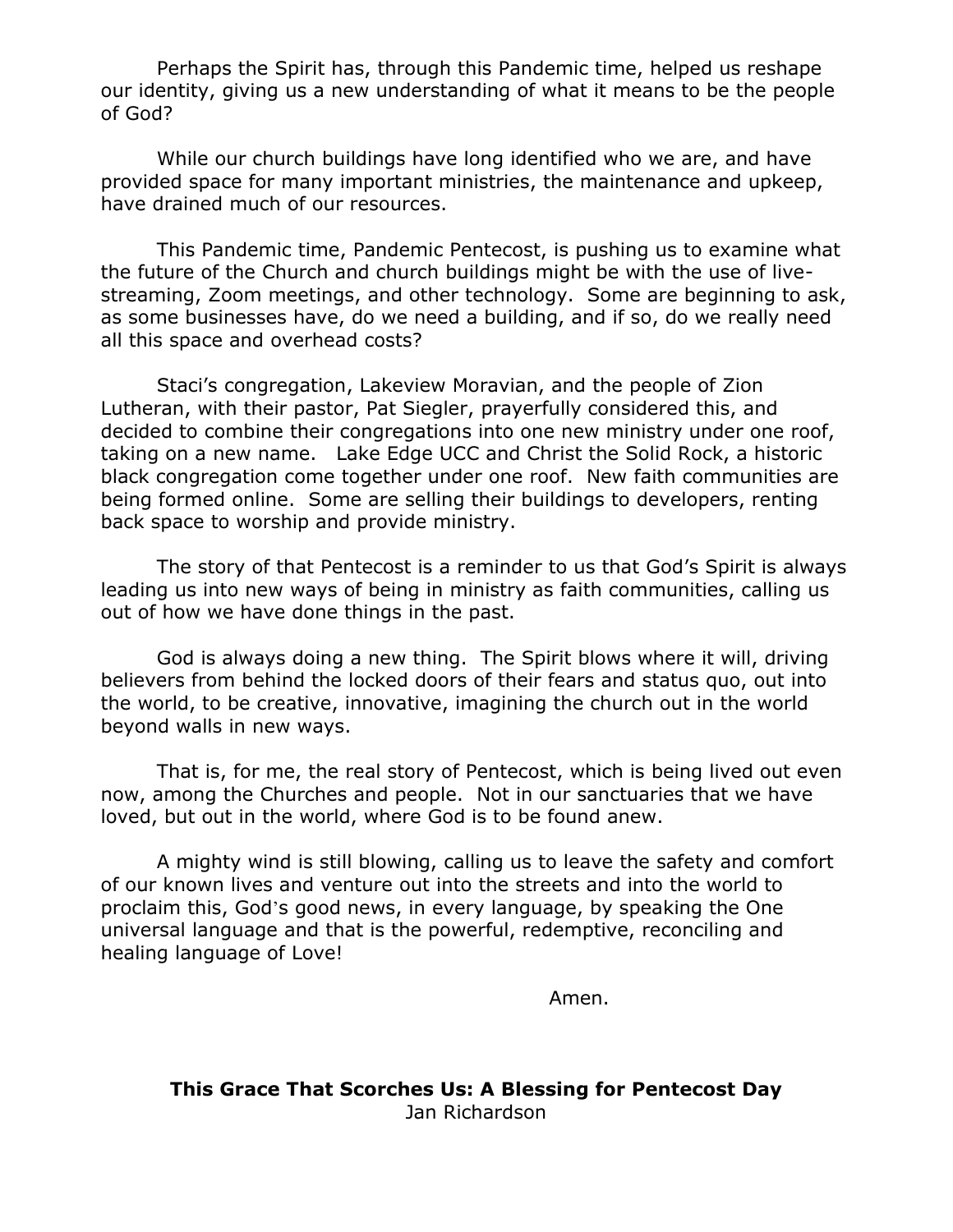Here's one thing you must understand about this blessing: it is not for you alone. It is stubborn about this. Do not even try to lay hold of it if you are by yourself, thinking you can carry it on your own. To bear this blessing, you must first take yourself to a place where everyone does not look like you or think like you, a place where they do not believe precisely as you believe, where their thoughts and ideas and gestures are not exact echoes of your own. Bring your sorrow. Bring your grief. Bring your fear. Bring your weariness, your pain, your disgust at how broken the world is, how fractured, how fragmented by its fighting, its wars, its hungers, its penchant for power, its ceaseless repetition of the history it refuses to rise above. I will not tell you this blessing will fix all that. But in the place where you have gathered, wait. Watch. Listen. Lay aside your inability to be surprised, your resistance to what you